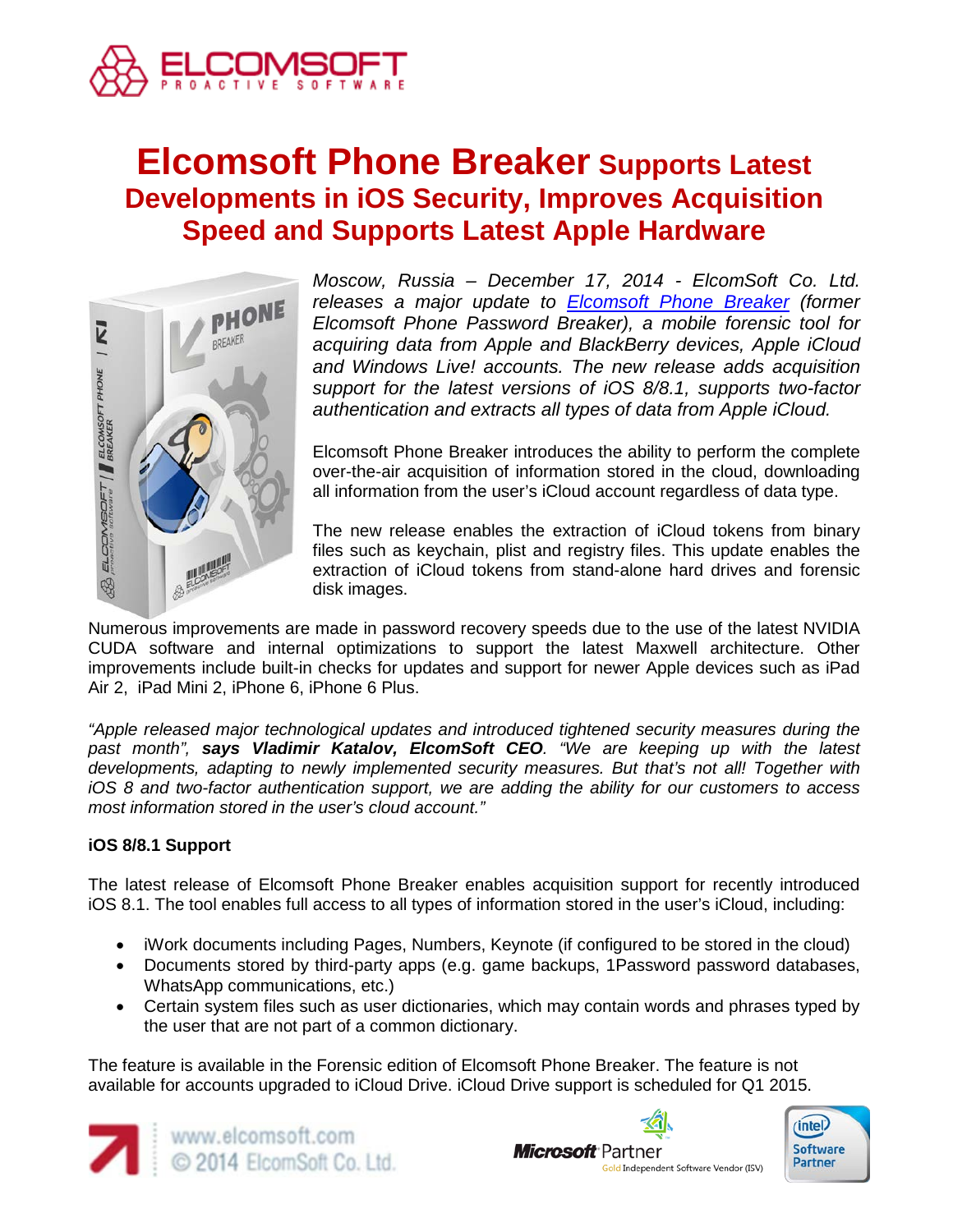

## **Coping With Apple's New Security Measures: Two-Step Authentication**

Apple's response to recent security outbreaks was further expanding two-step authentication and delivering notifications to users when information stored in their cloud account is being accessed from a new device. Two-step authentication is now extended to cover cloud backups.

The new release of Elcomsoft Phone Breaker allows accessing accounts protected with two-step verification and supports all relevant authentication methods including verification code on the trusted device and recovery key. ElcomSoft will continue work on its products to support new authentication methods. Once the user has authenticated successfully, the tool creates a binary authentication token for future use to ensure that all subsequent requests to cloud backups pass through without additional verification steps (until the password or account security settings are changed).

Essentially, two-step verification does not engage and is effectively bypassed if Elcomsoft Phone Breaker is using a binary authentication token collected from the user's computer, hard drive or disk image.

### **Accessing Cloud Data Without Login and Password**

The last release of **Elcomsoft Phone Breaker** offered the ability to bypass the login and password authentication and use authentication tokens that can be obtained from suspect's Mac or Windows PC. The current release further extends the extraction of iCloud tokens from suspect's computers, adding the ability to extract authentication tokens from stand-alone hard drives and forensic disk images to the previously available live system analysis. In order to extract the authentication token, the user will have to mount the disk image and use the supplied command-line tool.

Extended iCloud recovery is available in the Forensic edition of Elcomsoft Phone Breaker.

### **About Cloud Data Extraction**

Apple iCloud is a popular service providing Apple users with storage space to back up the content of their devices. According to Apple, some 250 million customers are using this online backup service. Apple has recently expanded iCloud by introducing new storage plans and allowing storing and accessing application data.

Elcomsoft Phone Password Breaker was the first third-party forensic tool that can retrieve and decrypt data stored in iCloud. The ability to access information stored in the cloud without having access to the physical device is a valuable feature among the company's forensic, law enforcement and intelligence customers.

No lengthy attacks and no physical access to an iPhone device are required: the data is downloaded directly onto investigators' computers from Apple remote storage facilities in plain, unencrypted form. In order to gain access to online backups, investigators need to either know user's original Apple ID and password or collect a valid authentication token from a computer used to log into the cloud.

If a user owns more than one device, and those devices are registered with the same Apple ID, their cloud data can be seamlessly recovered from the cloud with no extra effort.